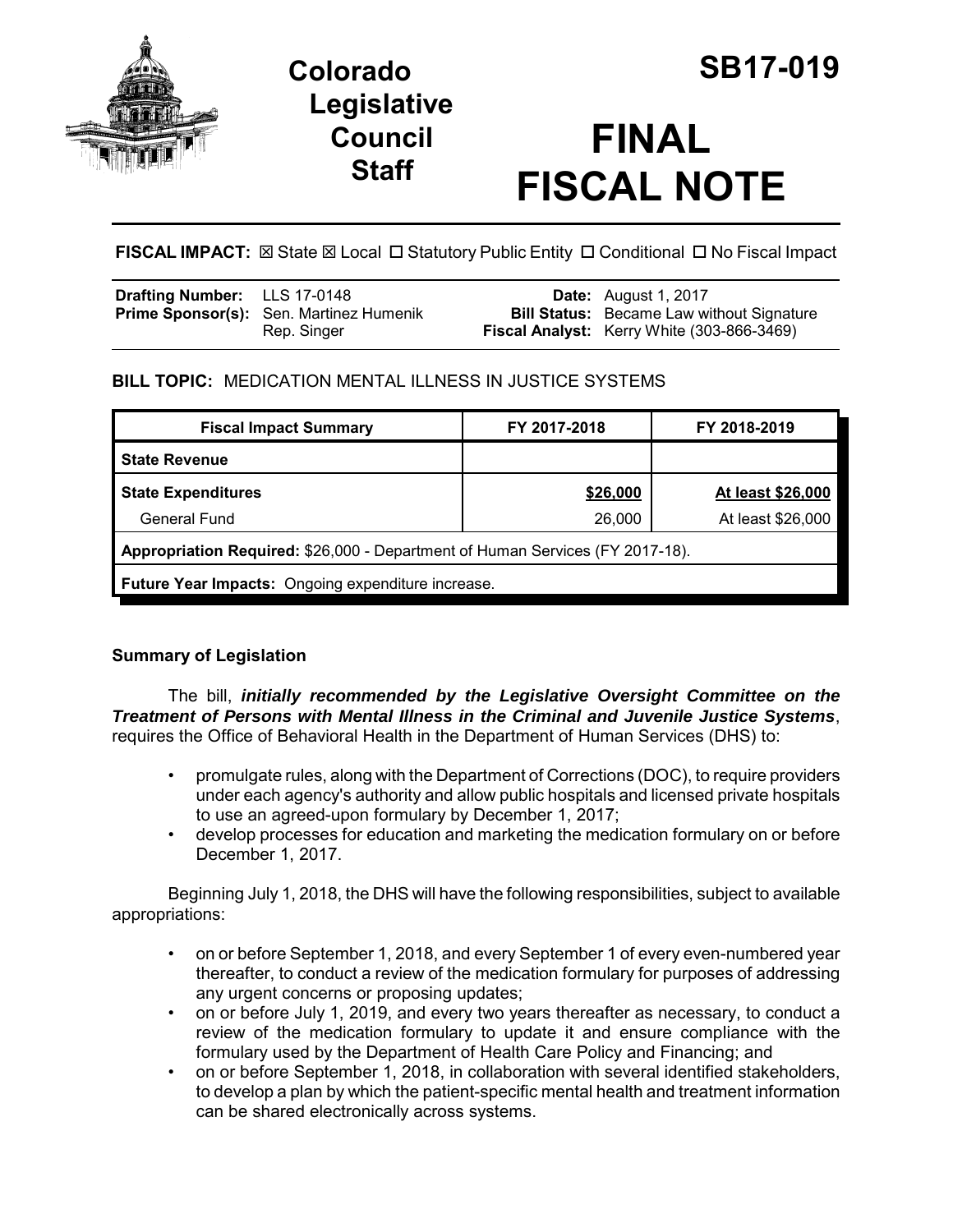August 1, 2017

DHS is also required to:

- encourage providers to utilize cooperative purchasing from the formulary to maximize cost savings; and
- study and develop options for collaboration with local county jails to coordinate medication purchasing and develop, in partnership with the Behavioral Health Transformation Council, a medication purchasing plan on or before September 1, 2018.

In addition, the bill requires the DOC, county jails, community mental health centers, the Division of Youth Corrections in the DHS, and other providers to share patient-specific mental health care and treatment information, provided that federal and state confidentiality requirements are met, including the federal Health Insurance Portability and Accountability Act (HIPAA). Beginning in January 2019, the DHS and DOC are required to report annually to specified committees of the General Assembly on use of the formulary and collective purchasing as part of their annual SMART Act hearings.

#### **State Expenditures**

**The bill increases General Fund costs in the DHS by \$26,000 per year, beginning in FY 2017-18.** Beginning in FY 2018-19, costs and workload are increased for multiple agencies. The exact costs have not been estimated and are anticipated to be requested as part of the FY 2018-19 budget process.

*Department of Human Services.* The DHS will have costs of \$24,000 per year for medical consultant services related to the development and monitoring of the medication formulary. This cost is based on 120 hours of consultant services at a rate of \$200 per hour. The DHS will also have costs of \$2,000 per year to create and disseminate outreach material to providers and staff concerning the use of the formulary. The fiscal note assumes similar costs will be incurred in future years, but the exact amounts have not been estimated.

In addition to formulary review, the fiscal note assumes that costs will increase for staff to oversee implementation and provide ongoing review and management of the bill's requirements. Costs will also increase to develop an electronic system to share patient-specific information as required by the bill. The specific costs for these elements will be requested in November 2017 once planning for the bill's implementation occurs. Based on earlier estimates, the fiscal note assumes costs will be at least \$500,000, but will depend on the specifics of the system designed.

*Department of Personnel and Administration.* The bill may increase workload in the Department of Personnel and Administration (DPA) to administer group purchasing by mental health providers. Assuming the DPA may use its existing pharmaceutical group purchasing agreement for this purpose, any workload impact is assumed to be minimal.

*Correctional facilities.* To the extent that the new formulary differs from the existing formulary used by the DOC and the Division of Youth Corrections in the DHS, costs for offender medical services may increase or decrease. However, assuming any differences between the formulary are minor, no significant impact is expected. Workload in the DOC and the Division of Youth Corrections may increase for its staff to share patient medical records with other agencies and providers.